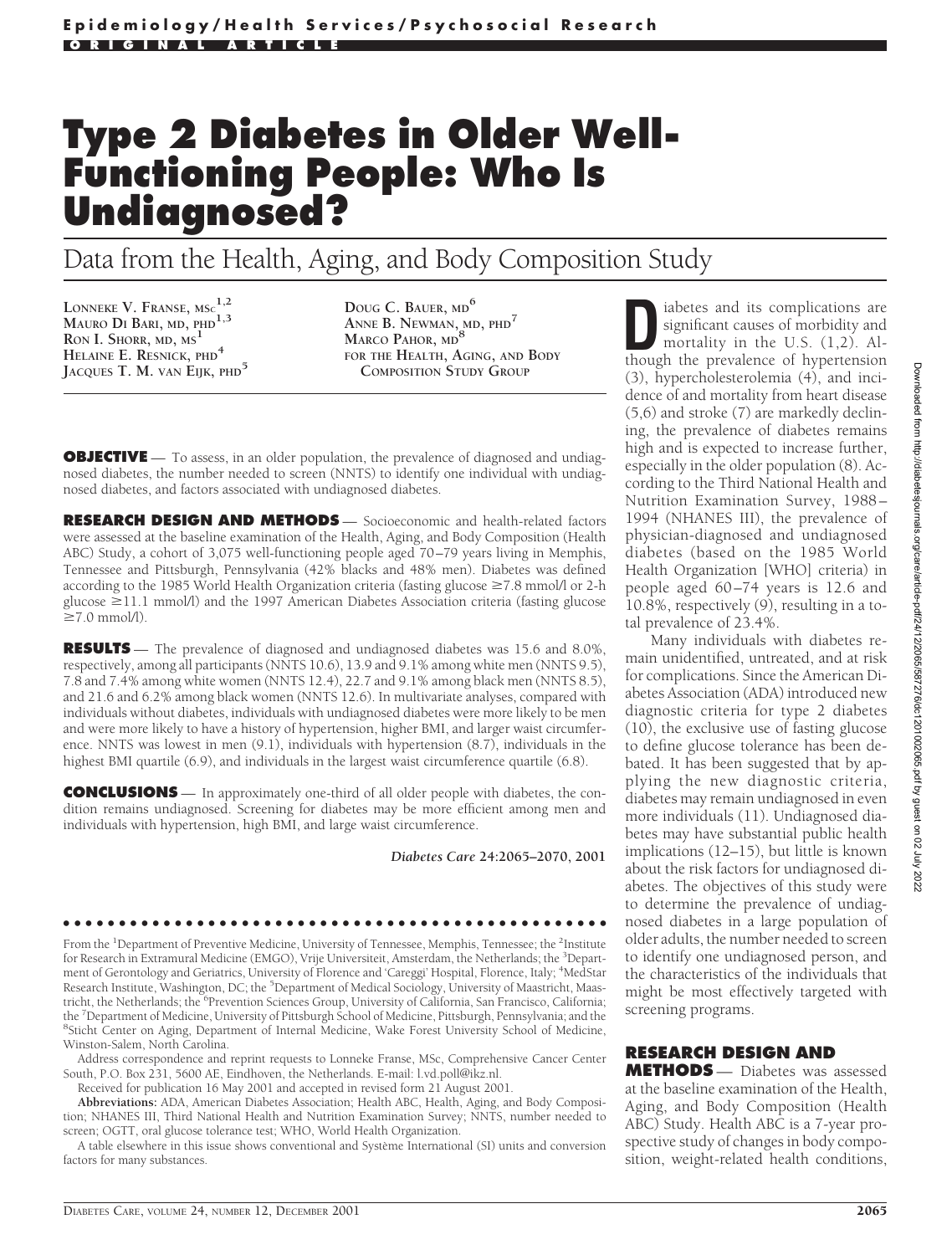and incident functional limitation. The study population consists of 3,075 individuals aged 70–79 years, 42% of whom are black and 48% of whom are men. Participants were identified from the Medicare-eligible population residing in the Memphis, Tennessee and Pittsburgh, Pennsylvania area. To be eligible, participants had to report no difficulty in walking for 0.25 mile (400 m), walking up 10 steps, getting in and out of bed or chairs, bathing or showering, dressing, or eating and must report no need of using a cane, walker, crutches, or other special equipment to get around. All procedures related to Health ABC received Institutional Review Board approval from the participating institutions.

### Measures

The baseline home visit questionnaire, administered between April 1997 and May 1998, assessed demographic and socioeconomic characteristics, health behaviors, and health status, including medical history. The subsequent baseline clinic visit, conducted within 2 weeks of the interview, included a fasting glucose measurement and a 75-g oral glucose tolerance test (OGTT) performed after an 8-h overnight fast.

Diabetic status was defined by selfreported response to the question "Has a doctor ever told you that you have diabetes or sugar diabetes?"(excluding diabetes that only occurred during pregnancy). If so, participants were asked if they currently used insulin or hypoglycemic agents. Except for those who reported taking insulin or oral hypoglycemic agents, participants underwent an OGTT. Participants who did not report prior diagnosis of diabetes were classified according to the 1985 WHO criteria: fasting glucose concentration  $\geq 7.8$  mmol/l  $(\geq 140 \text{ mg/dl})$  or a 2-h glucose concentration of  $\geq$ 11.1 mmol/l ( $\geq$ 200 mg/dl). For additional analyses, participants who did not report prior diagnosis of diabetes were also classified according to the 1997 ADA criteria: fasting glucose concentration  $\geq$ 7.0 mmol/l ( $\geq$ 126 mg/dl). Participants were classified as undiagnosed if they reported no prior diagnosis of diabetes but met the WHO or ADA criteria for diabetes.

We used both WHO criteria and 1997 ADA criteria because at the time of most baseline interviews, the ADA criteria were just being disseminated. To com-

pare our results with older and current reports, we applied both WHO and ADA criteria in analyses. For both classifications, we included only participants who had both fasting and 2-h glucose measurements. Of the 3,075 participants in Health ABC, 125 were missing either fasting glucose or the OGTT and were excluded from this analysis, leaving an analysis sample of 2,950 participants (95.9% of the cohort).

The demographic and socioeconomic characteristics assessed included participants' self-reported age, sex, race, years of education, and annual family income. Health behavior included self-reported current and past smoking and alcohol use in the past 12 months. Health service use involved measures of having a usual source of care ("Do you have a doctor or place that you usually go to for health care or advice about your health care?"), having a health insurance plan in addition to Medicare, and hospitalization in the year before the baseline interview.

Health conditions were assessed based on self-reported history of cancer, hypertension, and cardiovascular disease (myocardial infarction, angina pectoris, congestive heart failure, intermittent claudication, transient ischemic attack, stroke, and rheumatic heart disease) or any medical procedure in heart, neck, or blood vessels, such as an angioplasty or bypass surgery. Height (mm) was measured twice by a Harpenden stadiometer (Holtain, Crosswell, U.K.) and weight was measured by a standard balance-beam scale to the nearest 0.1 kg. Using the mean of the two height measurements, BMI (kg/ m<sup>2</sup>) was calculated as weight divided by the square of height. Waist circumference was measured in centimeters.

For the analyses of each potential predictor, we excluded participants who had missing information on that particular variable. Except for annual family income (410 participants [14%] were missing this information),  $0-20$  participants  $(\leq 1\%)$ were missing information for all variables.

### Analyses

Statistical analyses were performed using the SPSS version 8.0 for Windows software package (SPSS, Chicago, IL) (16). Analysis of variance for multiple dependent variables by one or more factor variables was used to assess differences in fasting glucose and  $HbA_{1c}$  between diagnosed and undiagnosed diabetic partici-

pants. A  $\chi^2$  test was used to assess differences in prevalence of diabetes between different race and sex groups. Logistic regression analysis was used to assess associations between potential predictors and (un)diagnosed diabetes (versus no diabetes), after adjusting for age, sex, and race. Risk factors for diagnosed diabetes are presented so that direct comparison with risk factors for undiagnosed diabetes is possible. To calculate the number needed to screen (NNTS) to identify one individual with undiagnosed diabetes in each individual subgroup, the number of undiagnosed plus nondiabetic subjects was divided by the number of undiagnosed diabetic subjects.

**RESULTS** — The prevalence of diabetes, using the 1980–1985 WHO criteria, was highest in black men (31.8%) compared with white men and women (*P* 0.001 versus white men and women) (Table 1). White women had the lowest prevalence of diabetes  $(15.3\%; P < 0.001)$ versus other subgroups), which was almost half the prevalence in black women (27.8%). The prevalence of undiagnosed diabetes was not significantly different in white women (7.4%) compared with black women (6.2%). The prevalence of undiagnosed diabetes was similar among white and black men (9.1%). Additional analyses, using the fasting 1997 ADA criteria, revealed that the total prevalence of diabetes was 4–6% lower than the 1985 WHO criteria (Table 1). The prevalence of undiagnosed diabetes was again higher in men (white men 5.1%, black men 5.3%) than in women (white women 1.5%, black women 2.8%).

The association of age, race, sex, and site with diagnosed and undiagnosed diabetes (according to the 1985 WHO criteria) compared with no diabetes was assessed in a multivariate logistic regression model. Compared with women, men had a higher risk of both diagnosed and undiagnosed diabetes. Black race was strongly and significantly associated with a higher risk of diagnosed diabetes, independent of age and sex (Table 2). Race was not significantly associated with undiagnosed diabetes.

In subsequent multivariate logistic regression analyses adjusted for age, race, and sex, the risk of having diagnosed diabetes decreased with increasing years of education, increasing income levels, and increasing use of alcohol (Table 3). The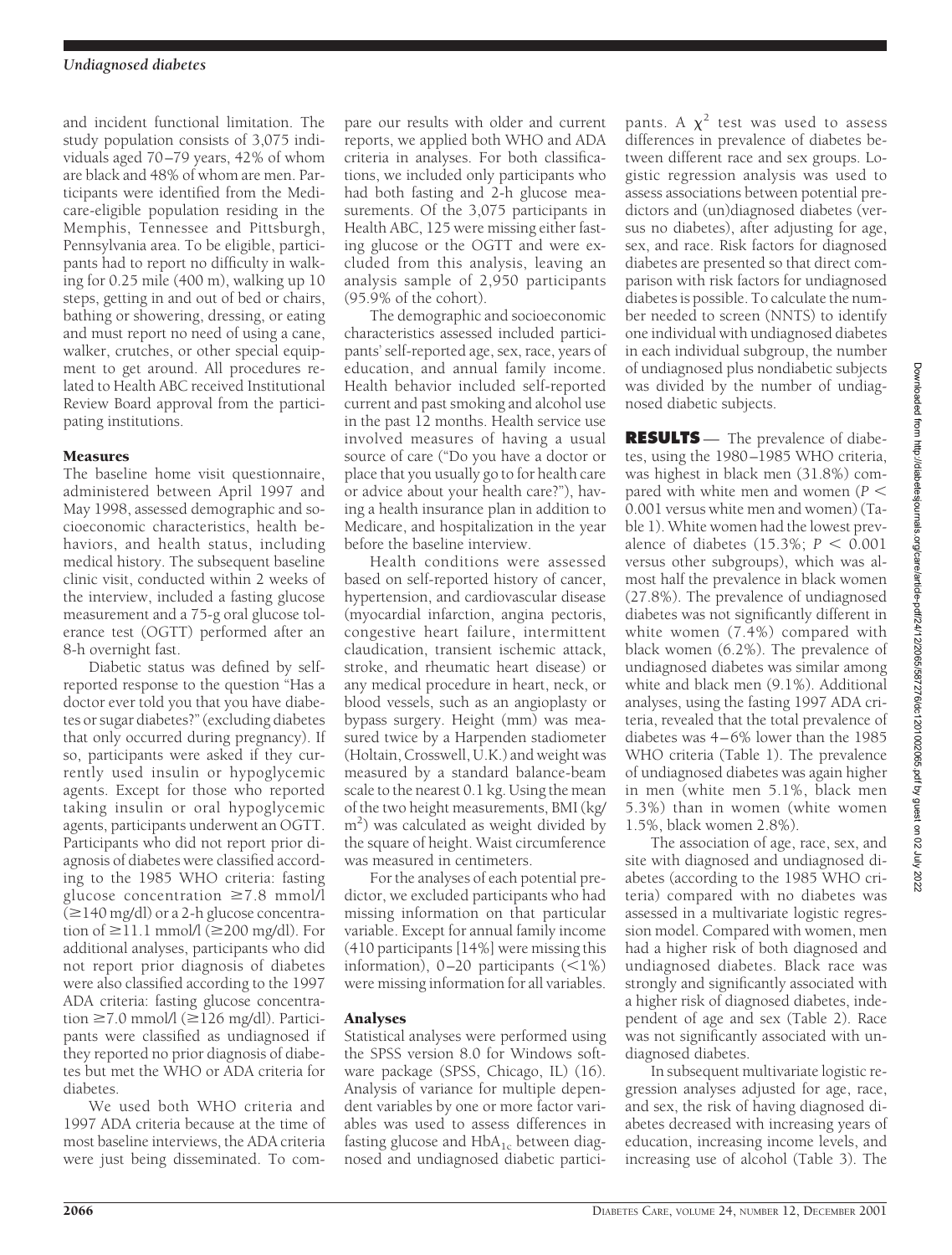|                                          | Total<br>$(n = 2,950)$ |                 | White $(n = 1, 732)$ | Black $(n = 1,218)$ |                   |  |
|------------------------------------------|------------------------|-----------------|----------------------|---------------------|-------------------|--|
|                                          |                        | Men $(n = 913)$ | Women $(n = 819)$    | Men $(n = 528)$     | Women $(n = 690)$ |  |
| Diagnosed diabetes†<br>1985 WHO criteria | 460(15.6)              | 127(13.9)       | 64(7.8)              | 120(22.7)           | 149(21.6)         |  |
| Undiagnosed diabetes#                    | 235(8.0)               | 83(9.1)         | 61(7.4)              | 48(9.1)             | 43(6.2)           |  |
| Total diabetes prevalence*               | 695(23.6)              | 210(23.0)       | 125(15.3)            | 168(31.8)           | 192(27.6)         |  |
| NNTS§                                    | 10.6                   | 9.5             | 12.4                 | 8.5                 | 12.6              |  |
| 1997 ADA criteria                        |                        |                 |                      |                     |                   |  |
| Undiagnosed diabetes#                    | 106(3.6)               | 47(5.1)         | 12(1.5)              | 28(5.3)             | 19(2.8)           |  |
| Total diabetes prevalence*               | 566 (19.2)             | 174(19.1)       | 76(9.3)              | 148(28.0)           | 168(24.3)         |  |
| <b>NNTS</b>                              | 23.5                   | 16.7            | 62.9                 | $14.6$              | 28.59             |  |

**Table 1—***Prevalence of diagnosed diabetes, undiagnosed diabetes, and NNTS according to 1985 WHO criteria and 1997 ADA criteria, stratified by race and sex*

Data are *n* (%). \*Undiagnosed plus diagnosed diabetes; †participants who reported prior diagnosis by a physician; ‡participants who met diabetes criteria but responded "no" to the question "Has a doctor ever told you that you have diabetes?"; §NNTS smaller in all subgroups compared with ADA criteria;  $\| P$   $< 0.05$  versus white and black women;  $IP < 0.05$  versus white women.

risk of having diagnosed diabetes was positively associated with access to a doctor for health care, hospitalization during the last year, history of hypertension, history of cardiovascular disease, and increasing quartiles of BMI and waist circumference. The risk of having undiagnosed diabetes was positively associated with a history of hypertension and increasing BMI and waist circumference quartiles. In a multivariate model including age, race, sex, history of hypertension, BMI, and circumference, only male sex (odds ratio 1.4, 95% CI 1.1–1.9) and history of hypertension (1.5, 1.1–2.0) were significantly associated with undiagnosed diabetes.

The results were virtually unchanged when the same multivariate logistic regression analyses were performed using the 1997 ADA fasting glucose criteria (data not shown). Applying these criteria, men were at even higher risk for having undiagnosed diabetes (odds ratio 2.8, 95% CI 1.8–4.3) than women. In addition, using the 1985 WHO fasting criteria (fasting glucose  $\geq 7.8$  mmol/l) without using the OGTT, the same risk factors for undiagnosed diabetes were again identified. The prevalence of diabetes was 17.5%.

Comparing race and sex groups, the NNTS to identify one person with undiagnosed diabetes was lowest in black men (8.5) and significantly lower than the NNTS in black women  $(12.6; P = 0.02)$ and white women  $(12.4; P = 0.03)$  (Table 1). Furthermore, small NNTS were found among people with a history of hypertension (8.7) and those in the highest quartiles of BMI (6.9) or waist circumference (6.8). Consequently, combinations of these risk factors result in lower NNTS (Fig. 1). Because the prevalence of undiagnosed diabetes was 4–6% lower using the 1997 ADA criteria, the calculated

NNTS was significantly higher in all subgroups (Table 1).

**CONCLUSIONS** — The present study shows that diabetes remains undiagnosed in approximately one-third of all older individuals. In this study of healthier older adults, men, individuals with a history of hypertension, and individuals with high BMI and large waist circumference were at highest risk of having undiagnosed diabetes. Screening for diabetes may be more efficient among these subgroups, especially among individuals with combinations of these risk factors, in which the NNTS to identify one undiagnosed diabetic was lowest.

The prevalence of diabetes in this study was similar to estimates reported in NHANES III (9). Overall, American minorities were more frequently affected by diabetes, but the racial difference declined in older age groups. Indeed, 22.7%

|                               | $n(\%)$     | Odds ratio (95% CI) of<br>having diagnosed type<br>2 diabetes | Odds ratio (95% CI) of<br>having undiagnosed<br>type 2 diabetes | <b>NNTS</b> |
|-------------------------------|-------------|---------------------------------------------------------------|-----------------------------------------------------------------|-------------|
| Age                           |             |                                                               |                                                                 |             |
| $\leq$ 73 years (median age)* | 1,538(52.1) | 1.0                                                           | 1.0                                                             | 11.1        |
| $>73$ years                   | 1,412(47.9) | $1.0(0.8-1.3)$                                                | $1.1(0.8-1.4)$                                                  | 10.1        |
| <b>Sex</b>                    |             |                                                               |                                                                 |             |
| Female†                       | 1,509(51.2) | 1.0                                                           | 1.0                                                             | 12.5%       |
| Male                          | 1,441(48.8) | $1.4(1.2-1.7)$ §                                              | $1.4(1.1-1.9)$ §                                                | 9.1         |
| Race                          |             |                                                               |                                                                 |             |
| Black‡                        | 1,218(41.3) | 1.0                                                           | 1.0                                                             | 10.4        |
| White                         | 1,732(58.7) | $0.4(0.3-0.5)$                                                | $0.9(0.7-1.2)$                                                  | 10.7        |

\*Adjusted for sex and race, †adjusted for age and race. ‡adjusted for age and sex; §*P* < 0.05;  $\|P$  < 0.001;  $\Phi$  < 0.05 compared with male sex.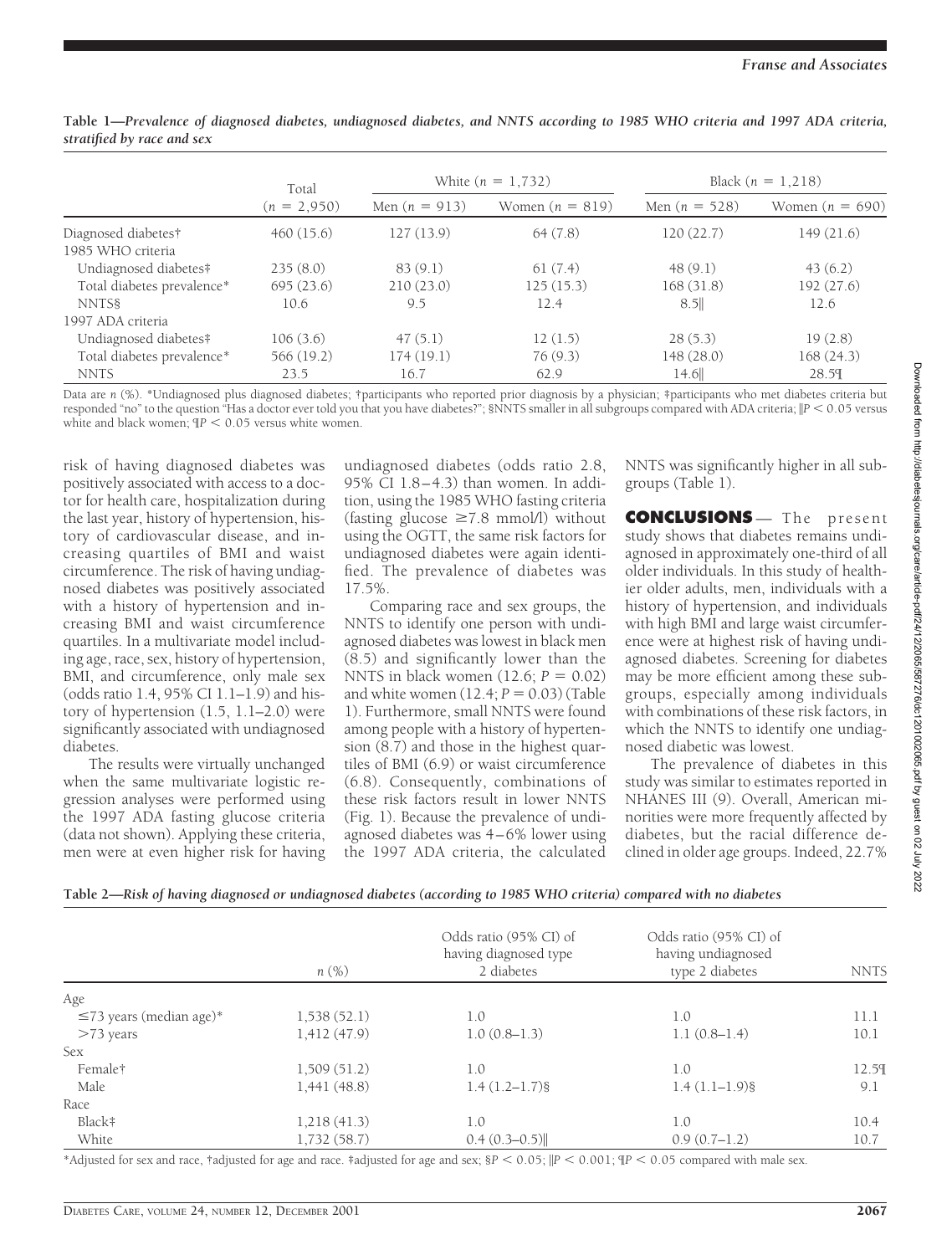## *Undiagnosed diabetes*

| Table 3—Risk of having diagnosed or undiagnosed diabetes (according to 1985 WHO criteria) compared with no diabetes |  |  |  |  |  |
|---------------------------------------------------------------------------------------------------------------------|--|--|--|--|--|
|                                                                                                                     |  |  |  |  |  |

|                                               | $n(\%)$      | Odds ratio (95% CI) of<br>having diagnosed type<br>2 diabetes* | Odds ratio (95% CI) of<br>having undiagnosed<br>type 2 diabetes* | <b>NNTS</b> |
|-----------------------------------------------|--------------|----------------------------------------------------------------|------------------------------------------------------------------|-------------|
| Socioeconomic                                 |              |                                                                |                                                                  |             |
| Education (years)                             |              |                                                                |                                                                  |             |
| $0 - 11$                                      | 711(24.1)    | 1.0                                                            | 1.0                                                              | 9.6         |
| $12 - 14$                                     | 1,000(33.9)  | $0.9(0.7-1.2)$                                                 | $1.1(0.7-1.5)$                                                   | 9.6         |
| $\geq$ 15                                     | 1,232(41.8)  | $0.7(0.5-0.9)$ †                                               | $0.8(0.5-1.1)$                                                   | 12.4        |
|                                               |              | $P$ trend = 0.01                                               | $P$ trend = 0.08                                                 |             |
| Annual family Income (\$)                     |              |                                                                |                                                                  |             |
| $<$ 10,000                                    | 347 (11.8)   | 1.0                                                            | 1.0                                                              | 11.4        |
| 10,000-25,000                                 | 1,008(34.2)  | $0.7(0.5-1.0)$                                                 | $1.1(0.7-1.8)$                                                   | 10.3        |
| 25,000-50,000                                 | 779 (26.4)   | $0.7(0.5 - 0.9)$ †                                             | $1.1(0.6-1.9)$                                                   | 10.3        |
| > 50,000                                      | 406(13.8)    | $0.5(0.3 - 0.7)$ †                                             | $1.0(0.6-1.9)$                                                   | 10.4        |
|                                               |              | $P$ trend = 0.002                                              | $P$ trend = 0.99                                                 |             |
| Health behavior                               |              |                                                                |                                                                  |             |
| Smoking                                       |              |                                                                |                                                                  |             |
| Never                                         | 1,294(43.9)  | 1.0                                                            | 1.0                                                              | 11.7        |
| Ever smoked                                   | 1,358(46.0)  | $1.1(0.9-1.4)$                                                 | $1.2(0.9-1.6)$                                                   | $9.2$ †     |
| Currently smoking                             | 293 (9.9)    | $0.7(0.5-1.1)$                                                 | $0.7(0.4-1.2)$                                                   | 14.7        |
| Alcohol use in past 12 months                 |              |                                                                |                                                                  |             |
| Never                                         | 1,482(50.2)  | 1.0                                                            | 1.0                                                              | 11.3        |
| Occasional                                    | 612 (20.7)   | $0.5(0.4 - 0.7)$                                               | $1.1(0.8-1.6)$                                                   | 10.2        |
| 1-7 drinks/week                               | 632(21.4)    | $0.4(0.3 - 0.5)$                                               | $1.0(0.7-1.5)$                                                   | 10.7        |
| $\geq$ 8 drinks/week                          | 213(7.2)     | $0.2(0.1-0.4)$                                                 | $1.3(0.8-2.1)$                                                   | 8.4         |
|                                               |              | $P$ trend $< 0.001$                                            | $P$ trend = 0.46                                                 |             |
| Health service use                            |              |                                                                |                                                                  |             |
| Doctor to usually go to                       |              |                                                                |                                                                  |             |
| No                                            | 167(5.7)     | 1.0                                                            | 1.0                                                              | 8.1         |
| Yes                                           | 2,775(94.1)  | $7.3(3.0 - 18.0)$                                              | $0.7(0.5-1.2)$                                                   | 10.8        |
| Health insurance plan in addition to Medicare |              |                                                                |                                                                  |             |
| No                                            | 560 (19.0)   | 1.0                                                            | 1.0                                                              | 9.6         |
| Yes                                           | 2,370 (80.3) | $1.0(0.8-1.3)$                                                 | $0.9(0.6-1.3)$                                                   | 10.9        |
| Hospitalization last year                     |              |                                                                |                                                                  |             |
| No                                            | 2,505 (84.9) | 1.0                                                            | 1.0                                                              | 10.9        |
| <b>Yes</b>                                    | 439 (14.9)   | $1.5(1.1-1.9)$ †                                               | $1.2(0.8-1.7)$                                                   | 9.2         |
| Physical health conditions                    |              |                                                                |                                                                  |             |
| History of cancer                             |              |                                                                |                                                                  |             |
| No                                            | 2,381 (80.7) | 1.0                                                            | 1.0                                                              | 10.9        |
| Yes                                           | 562 (19.1)   | $0.9(0.7-1.2)$                                                 | $1.2(0.8-1.6)$                                                   | 9.4         |
| History of hypertension                       |              |                                                                |                                                                  |             |
| No                                            | 1,419(48.1)  | $1.0\,$                                                        | $1.0\,$                                                          | 13.4        |
| Yes                                           | 1,508(51.1)  | $2.2(1.8-2.8)$                                                 | $1.7(1.3-2.2)*$                                                  | 8.78        |
| History of cardiovascular disease/procedures  |              |                                                                |                                                                  |             |
| No                                            | 2,023(68.6)  | 1.0                                                            | 1.0                                                              | 11.4        |
| Yes                                           | 927(31.4)    | $1.5(1.2-1.8)$                                                 | $1.2(0.9-1.7)$                                                   | 9.0         |
| BMI $(kg/m2)$                                 |              |                                                                |                                                                  |             |
| $<$ 24.19                                     | 734 (24.9)   | 1.0                                                            | 1.0                                                              | 15.6        |
| $24.1 - 26.8$                                 | 738 (25.0)   | $1.5(1.0-2.0)$ †                                               | $1.0(0.7-1.6)$                                                   | 14.6        |
|                                               |              |                                                                |                                                                  |             |
| $26.9 - 30.0$                                 | 734 (24.9)   | $2.0(1.4-2.8)$                                                 | $1.7(1.1-2.6)$ †                                                 | 9.3         |
| $\geq$ 30.1                                   | 744 (25.2)   | $3.2$ $(2.3-4.3)$ <sup>†</sup>                                 | $2.6(1.7-3.8)$                                                   | 6.9         |
|                                               |              | $P$ trend $< 0.001$                                            | $P$ trend $< 0.001$                                              |             |
| Waist circumference (cm)                      |              |                                                                |                                                                  |             |
| $<$ 91.89                                     | 736 (24.9)   | 1.0                                                            | $1.0\,$                                                          | 17.3        |
| 91.8-99.3                                     | 743 (25.2)   | $1.8(1.3-2.5)$                                                 | $1.3(0.8-2.0)$                                                   | 13.4        |
| 99.4-107.1                                    | 731 (24.8)   | $2.4(2.7-3.3)*$                                                | $1.9(1.2 - 2.9)$ †                                               | 9.2         |
| $\geq 107.2$                                  | 734 (24.9)   | $3.8(2.8-5.2)$                                                 | $2.7(1.8-4.1)$                                                   | 6.8         |
|                                               |              | $P$ trend $< 0.001$                                            | $P$ trend $< 0.001$                                              |             |

\*Adjusted for age, sex, and race;  $\dot{\tau}P < 0.05$ ;  $\dot{\tau}P < 0.001$ ;  $\dot{\text{g}}P < 0.05$ ;  $\vert P < 0.05$  compared with first and second quartile; quartiles.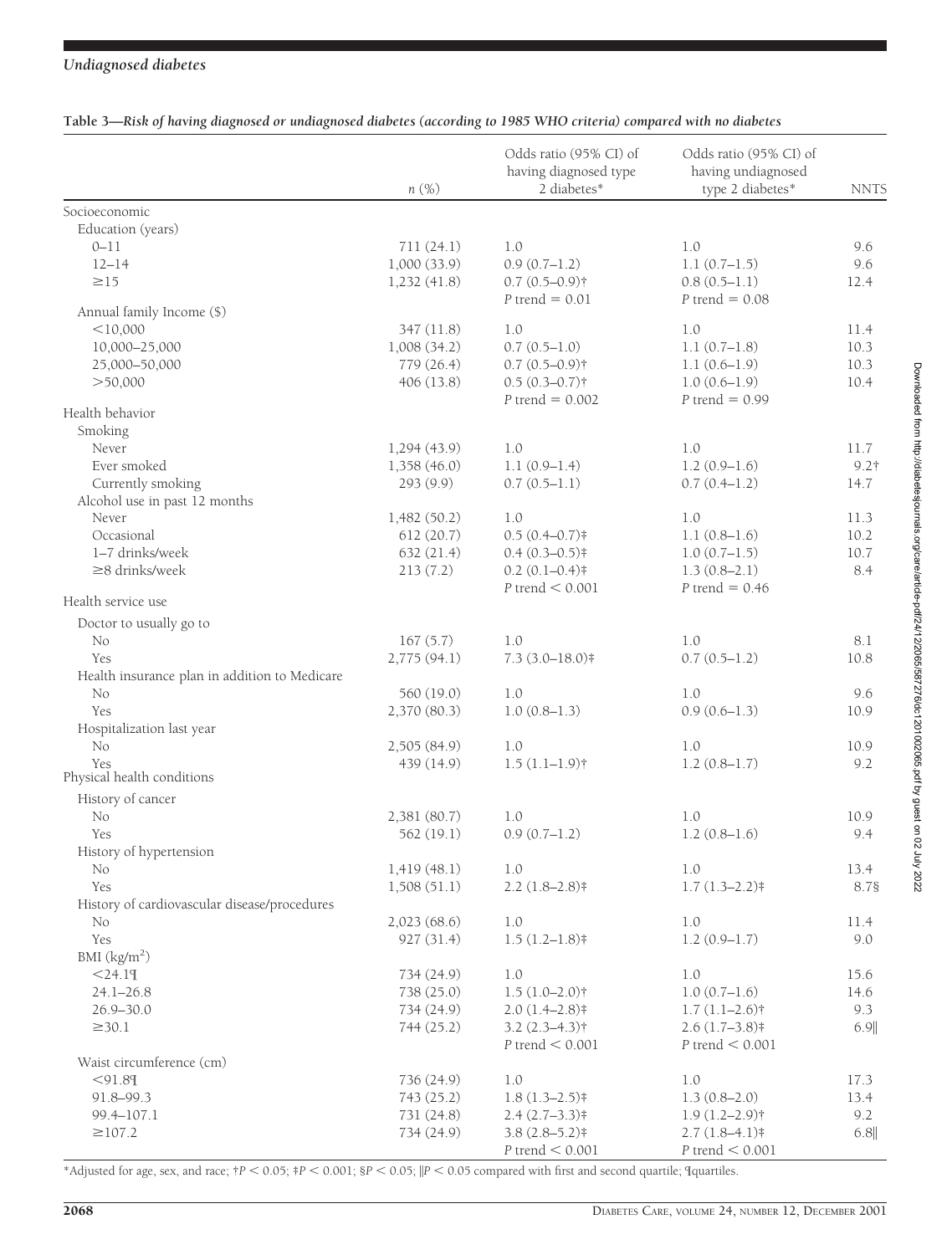

Figure 1—*NNTS among different subgroups. HTN, hypertension.*

of white men, 22.1% of white women, 26.5% of black men, and 31.7% of black women aged 60–74 years were diabetic in NHANES III, using WHO criteria. The percentage of undiagnosed diabetes in this older population was 11.8% in white men, 10.4% in white women, 9.7% in black men, and 7.8% in black women.

The higher prevalence of diabetes found when applying WHO compared with the fasting glucose ADA criteria may be explained by the higher sensitivity of the glucose tolerance test in older individuals (11), particularly in women, who tend to have higher post challenge glucose levels than men (17). Furthermore, American men generally have higher fasting glucose levels than women (9). Higher post challenge glucose levels in combination with lower fasting glucose levels could also explain our finding that women, compared with men, were at significantly lower risk for undiagnosed diabetes when we used the ADA or WHO fasting criteria. Longitudinal studies showed that the new fasting ADA criteria were less predictive than the WHO criteria for the burden of cardiovascular disease (1) and mortality (2) associated with abnormal glucose, especially in the elderly. Therefore, a screening program based only on fasting glucose would miss a large proportion of older people with important metabolic disorders.

In contrast with NHANES III (9), we did not find an association between age and the risk of undiagnosed or diagnosed diabetes, probably because of the narrow age range (70–79 years) in our study. The higher risk of undiagnosed diabetes in individuals with hypertension, high BMI, and large waist circumference probably point to the common ground of diabetes and cardiovascular disease (18) and confirms the importance of monitoring glucose levels in people with cardiovascular risk factors.

In subgroups with a low risk of diagnosed diabetes, such as whites, those with higher income, and more years of education, the risk of having undiagnosed diabetes was not significantly lower compared with blacks, individuals with lower income, and individuals with fewer years of education. These subgroups may be characterized by "milder" types of diabetes and may have a higher probability of remaining undiagnosed. The severity of diabetes, as measured by mean fasting glucose and  $HbA_{1c}$ , was less in individuals undiagnosed according to the WHO criteria (125 mg/dl and 6.9%, respectively) compared with individuals with diagnosed diabetes (155 mg/dl and 8.0%, respectively;  $P \leq 0.001$  when comparing both groups). These people are probably less likely to develop complications compared with those with higher glucose levels who are aware of their condition. Another explanation could be that certain subgroups are considered to be at low risk of diabetes and, therefore, are less frequently evaluated. Analyses of NHANES II (1976–1980) showed that screening rates increased with increasing number of risk factors for diabetes, but even among those with three risk factors, only 38.6% reported to be evaluated in the year before the study (19). Longitudinal costeffectiveness analyses are necessary to fully assess the benefits of early detection and treatment in different subgroups  $(20)$ 

The fact that the risk of undiagnosed diabetes was similar in black and white individuals could also suggest that the message about increased risk of diabetes is reaching some parts of the black community (at least this cohort) and their health care providers. However, we do not know from our data whether those with diagnosed diabetes are getting adequate treatment. In addition, our sample may not be representative of black people in general.

Several limitations of our study must be acknowledged. First, the crosssectional study design makes it difficult to draw inferences about causal pathways. Second, fasting glucose and 2-h glucose were only measured once. Because the diagnostic criteria of WHO and ADA both require two independent fasting samples to diagnose diabetes, this could lead to misclassification of some individuals.

However, it is unlikely that this would have changed the set of predictors of undiagnosed diabetes that we identified, because they were virtually the same when using WHO, ADA, or WHO-exclusive fasting criteria. Third, because 14% of the participants were missing information on annual family income, we must be careful with the interpretation of income as a risk factor for (un)diagnosed diabetes. Last, this study population represents the wellfunctioning fraction of the older population, in an equally balanced racial design that may not be a representative sample of the overall U.S. population aged 70–79 years. The selection of relatively healthier people might have resulted in a lower prevalence of diabetes. Unlike NHANES, Health ABC was not intended to reflect the Medicare population of the U.S., and extrapolation of our findings to all elderly individuals in the U.S. should be done with caution.

#### Public health implications

Our findings have potentially relevant public health implications. It is estimated that there will be a 42% increase in prevalence of diabetes among adults in developed countries by the year 2025; the U.S. will be one of the three countries with the largest number of people with the disease (8). In the future, this increase could offset the benefits of better control of hypertension, hypercholesterolemia, and reduction of smoking on the risk of cardiovascular disease in the community, especially if one-third of the individuals with the disease remain undiagnosed. In the clinical recommendations of 2001, the ADA states that, based on the current lack of scientific evidence, community screening for diabetes, even in high-risk populations, is not recommended. Nevertheless, there is sufficient indirect evidence to justify opportunistic screening in a clinical setting of individuals at high risk (21). The NNTS found in our study suggests that screening for diabetes may be more efficient among men and individuals with hypertension, high BMI, and large waist circumference.

**Acknowledgments**— This study was supported by the National Institute on Aging Contract nos. N01-AG-6-2,106; N01-AG-6- 2,102; and N01-AG-6-2,103. Marco Pahor was supported by the Claude D. Pepper Older